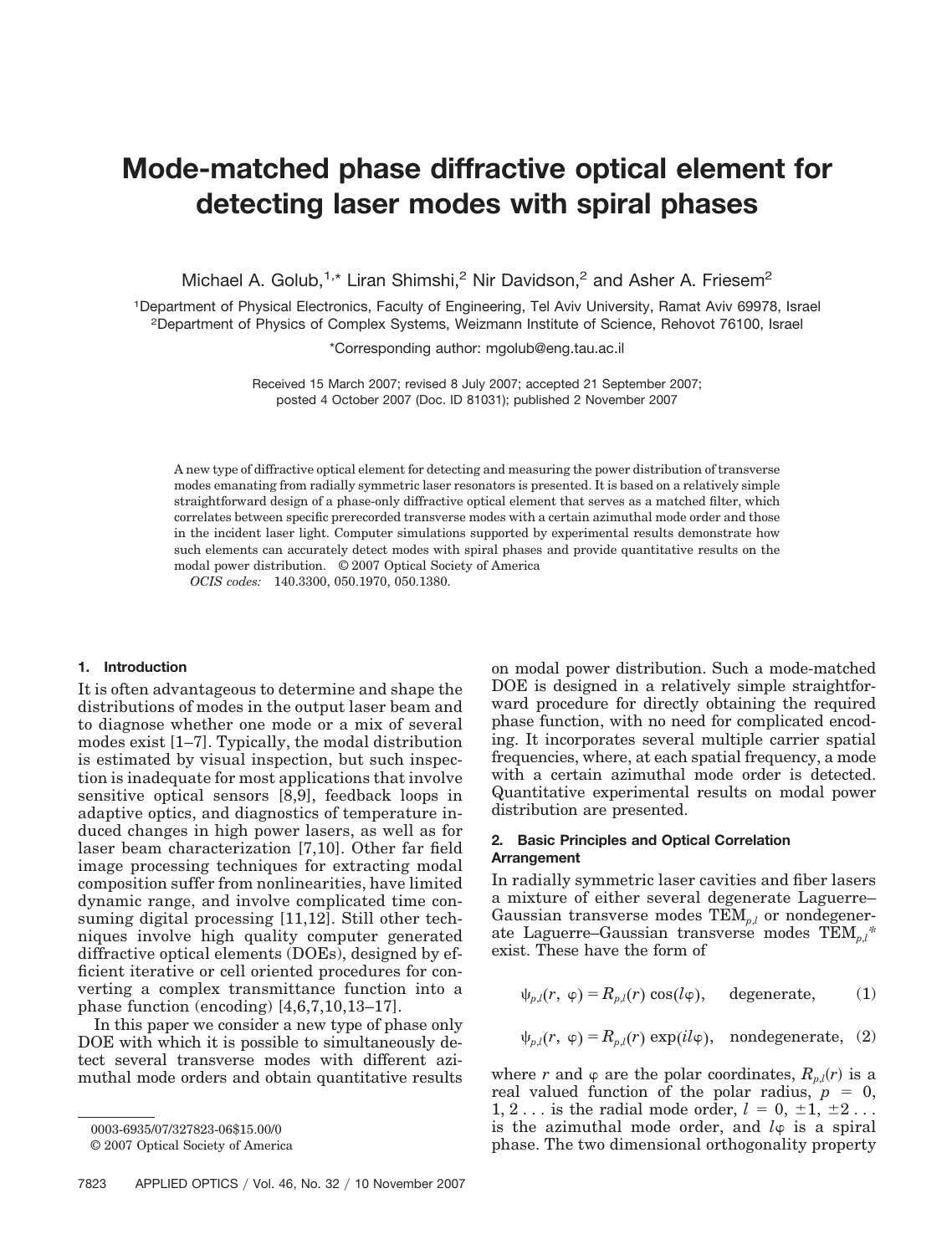

Fig. 1. Basic optical arrangement for mode detection and measurements.

of  $\psi_{p,l}(r, \varphi)$  is provided by the orthogonality of  $R_{p,l}(r)$  in the radial coordinate *r* and the orthogonality of  $\exp(il\varphi)$  and  $\cos(l\varphi)$  in the angular coordinate  $\varphi$ . In order to detect modes with a different azimuthal order *l* we need to exploit only the orthogonality in the angular coordinate  $\varphi$ . Accordingly,  $R_{p,l}(r)$  can simply be replaced by any radial function  $R(r)$ .

The basic optical arrangement for such mode detection is schematically shown in Fig. 1. It includes the mode-matched DOE, a focusing Fourier lens with a focal length *F*, and a two dimensional detector array in the focal plane of the lens. The mode-matched DOE contains a set of conjugate spiral phases  $-l\varphi$ , where *l* ranges from  $-l_{\text{max}}$  to  $l_{\text{max}}$ , each on a different spatial frequency carrier. With the optical arrangement, correlation peaks are obtained at the detector array when the input light contains the corresponding modes [4]. The correlation peak for each azimuthal mode order *l* occurs at a different location. The desired complex transmittance function for the modematched DOE can be written as

$$
T = \sum_{l} t_l \exp[i(-l\varphi + 2\pi\nu^{(l)}x)], \tag{3}
$$

where  $x$  is a Cartesian coordinate in the DOE plane,  $v^{(l)}$  is the carrier spatial frequency for azimuthal mode order  $l$ , and  $t_l$  is the complex weight given to each azimuthal mode order *l*. Accordingly, the correlation peak for each *l* occurs at  $\lambda Fv^{(l)}$  along the *x* coordinate of the detector plane, where  $\lambda$  is the laser wavelength. Separation between different correlation peaks is ensured by resorting to sufficiently large spatial frequencies  $v^{(l)}$ , while the correlation results from the interaction between conjugate spiral phases  $-l$   $\varphi$  in  $T$ and spiral phases  $l\varphi$  of the respective modes in the input laser beam. The modal power distribution can be directly measured as the intensity distribution among the correlation peaks.

It should be noted that the modal phase distribution can also be measured by the recording and processing of microinterferograms in the vicinity of the correlation peaks. Moreover, the size and beam quality  $M^2$  of the incident beam do not affect the correlation results. A differing beam divergence will merely shift the correlation peaks but not affect the relative correlation results.

## **3. Mode-Matched Diffractive Optical Element**

The mode-matched DOE can best be implemented with a phase only transmittance function. We start with the phase  $\varphi_c$  for a component with azimuthal order  $l = 1$  in Eq. (3), written as

$$
\varphi_c = -\varphi + 2\pi \nu^{(1)} x,\tag{4}
$$

where  $v^{(1)}$  is the carrier spatial frequency for azimuthal mode order  $l = 1$ . We now introduce a phase nonlinearity [18]  $Q(\varphi_c)$  to obtain the phase only transmittance function  $exp[iQ(\varphi_c)]$ . Such a phase only transmittance function can be expanded in a Fourier series, to yield

$$
T = \exp[iQ(\varphi_c)] = \sum_{l=-\infty}^{\infty} t_l \exp(il\varphi_c)
$$
  
= 
$$
\sum_{l=-\infty}^{\infty} t_l \exp(-il\varphi + i2\pi l \nu^{(1)}x),
$$
 (5)

where the complex Fourier coefficients  $t_l$  are

$$
t_{l} = \frac{1}{2\pi} \int_{0}^{2\pi} \exp[iQ(\varphi_{c}) - i l \varphi_{c}] d\varphi_{c}.
$$
 (6)

Comparing Eqs. (3) and (5) leads to

$$
v^{(l)} = l v^{(1)}.
$$
 (7)

As is evident from Eq. (7), the carrier spatial frequency for each azimuthal mode order *l*, i.e.,  $v^{(l)}$ , is a multiple of  $v^{(1)}$  and therefore lies along the same axis as  $v^{(1)}$ . This results from the fact that the transmission function  $T$  in Eq. (5) can be represented as a one dimensional Fourier series. It should be noted that the use of the phase nonlinearity  $Q(\varphi_c)$  has led directly to a phase only transmittance function without the need to resort to complicated complex-to-phase encoding.

A particular shape of nonlinearity  $Q(\varphi_c)$  in Eqs. (5) and  $(6)$ , which provides weight coefficients  $t_i$  that have a constant modulus value  $|t_l|$  for  $|l| \leq l_{\max}$  and zero value for  $|l| > l_{\text{max}}$ , may be found by the spot array generation method [19 –21]. Accordingly, we designed and fabricated a typical mode-matched DOE containing a set of five conjugate spiral phases  $l = -2, -1, 0, 1,$  and 2 ( $l_{\text{max}} = 2$ ), and using carrier spatial frequency  $v^{(1)}$ . Although the mode-matched DOE can be fabricated with high resolution electronbeam (e-beam) lithography [6,16,17], we resorted to a relatively simpler technology mainly for the purpose of demonstration. For the fabrication we started with a computer generated pattern  $Q[-\varphi + 2\pi\nu^{(1)}x]$ , which was converted to a gray level mask by relatively simple low resolution photographic slide recording equipment that limited the carrier spatial frequency to  $v^{(1)} = 5$  lines/mm. The pattern of the gray level mask was then transferred, by means of contact printing, onto a photopolymer medium to form the final phase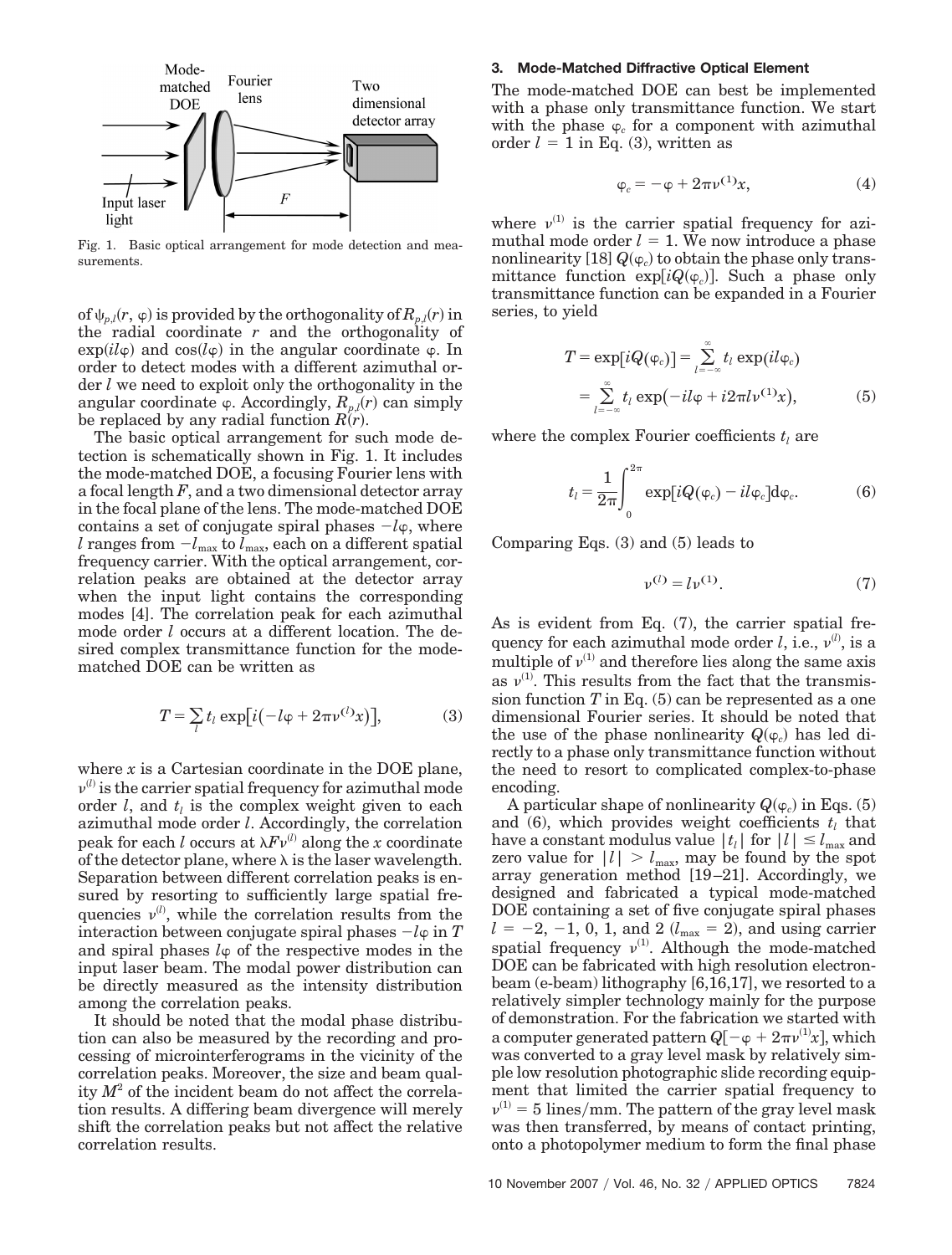

Fig. 2. Typical mode-matched DOE that has five diffraction orders of equal intensities and a carrier spatial frequency of  $5 \text{ lines/mm: (a) nonlinearity function } Q(\varphi_c) \text{ for each groove; and (b)}$ central part of the gray level mask of the desired phase function.

only mode-matched DOE with a diameter of 7 mm. The mode-matched DOE is shown in Fig. 2. Figure  $2(a)$  shows the shape of the phase nonlinearity  $Q(\varphi_c)$ that was found by an iterative algorithm, where  $Q(\varphi_c)$ essentially defines the phase profile of each groove. Figure 2(b) shows a central part of the gray level mask of the desired phase function.

## **4. Calculated and Experimental Results**

We calculated the correlations among six different input modal distributions and the mode-matched DOE shown in Fig. 2. For the calculations, and subsequently for the experiments, we used a focal length  $F = 154$  mm for the Fourier lens and illumination wavelength of 1.06  $\mu$ m, so that a spatial frequency of  $v^{(1)} = 5$  lines/mm will separate the correlation at the detector array plane.

Figure 3 shows the calculated far field intensity distribution of the input modes and correlation results. The input modal distributions were  $TEM_{0,-2}^*$ , TEM<sub>0,-1</sub><sup>\*</sup>, TEM<sub>0,0</sub>, TEM<sub>0,1</sub><sup>\*</sup>, TEM<sub>0,2</sub><sup>\*</sup>, and TEM<sub>0,1</sub> which is essentially comprised of two nondegenerate modes  $TEM_{0,1}^*$  and  $TEM_{0,-1}^*$ . Figures 3(a)–3(f) show far field intensity distributions of the individual input modes. Figures  $3(g)-3(1)$  show the corresponding far field intensity distributions of the correlation result; the ruler at the bottom of each figure indicates loca-





Fig. 3. Calculated far field intensity distributions of the input modes and corresponding correlation results. (a)–(f) Input mode distributions; (g)–(l) correlation results after passing through the mode-matched DOE; white ruler shows expected locations of the correlation peaks according to  $\lambda F v^{(l)}$ .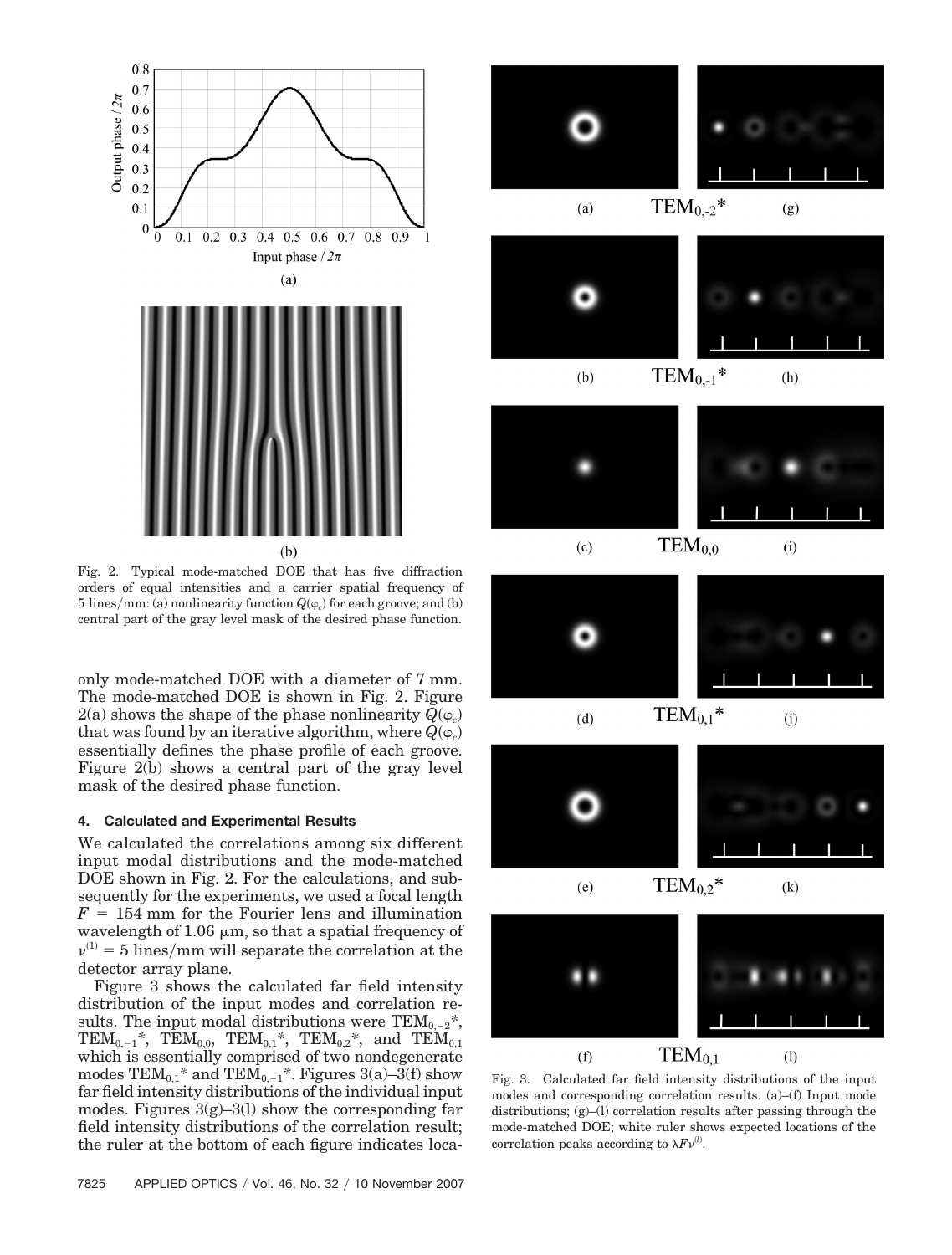tions where the correlation peak might occur, according to  $\lambda Fv^{(l)}$ . As expected, the mode-matched DOE distributes the light of the input beam into five spatially separated correlation distributions, i.e., autocorrelation and cross correlation. As is evident, Fig.  $3(i)$  shows that, for a  $TEM_{0.0}$  Gaussian input, a single correlation peak is obtained at the center of the focal plane. Figures 3(h) and 3(j) show that, for a  $TEM_{0,\pm 1}^*$ Laguerre–Gaussian input, a single correlation peak is obtained at the off-axis location of first order diffraction. Figures  $3(g)$  and  $3(k)$  show that, for a  $TEM_{0,\pm 2}^*$  Laguerre–Gaussian input, a single correlation peak is obtained at the off-axis location of second order diffraction. Finally, Fig. 3(l) shows the correlation results for a  $TEM_{0,1}$  input, which is essentially a superposition of TEM<sub>0,1</sub>\* and TEM<sub>0,-1</sub>\* inputs with equal powers. Here two symmetrically located correlation peaks are obtained at the proper locations. As is evident, there is also a cross-correlation distribution of two lobes around the zero diffraction order. These lobes are not equal in intensity because of the inherent asymmetry in the spiral phases and carrier spatial frequency orientation in the mode-matched DOE, Eqs. (4) and (5). In general, the results demonstrate that the location of the correlation peaks at the focal plane correspond to the azimuthal mode order. The intensities of the correlation peaks are proportional to the relative intensities of the input modes.

In order to test our mode-matched DOEs, we performed experiments using the arrangement shown in Fig. 1 and the mode-matched DOE shown in Fig. 2. The mode-matched DOE was placed at a distance of 90 mm from the laser output. The Fourier lens of focal length  $F = 154$  mm was placed 10 mm from the mode-matched DOE. A CCD camera, located at the focal plane of the Fourier lens, detected the far field intensity distributions of the incident modes as well as the correlation results. Although our modematched DOEs can detect the modal distribution of light emerging directly from a laser, in our experiment the different input modal distributions were obtained by letting a nearly Gaussian output beam from a Nd:YAG laser ( $\lambda = 1.06 \mu m$ , a beam diameter of 0.9 mm  $1/e^2$ ) pass either through an appropriate continuous spiral phase element [22,23] or a discontinuous binary phase element [24]. Accordingly, the input distributions used in the experiments differ from those  $TEM_{0,l}^*$  modes used in calculations [25,6,26]. Nevertheless, 84% to 93% of the power in the resulting modified complex amplitude distributions represent the desired pure Laguerre–Gaussian transverse modes of  $TEM_{0,l}^*$  [26].

The experimental results are presented in Fig. 4 and Table 1. Figures  $4(a) - 4(f)$  show the far field intensity distributions for six input modal distributions along with the elements that were used to form these modes. Figures  $4(a)-4(e)$  show the far field intensity distributions of essentially single nondegenerate modes  $TEM_{0,-2}^*$ ,  $TEM_{0,-1}^*$ ,  $TEM_{0,0}$ ,  $TEM_{0,1}^*$ , and  $TEM_{0,2}^*$ , and Fig. 4(f) shows the far field intensity distribution of the degenerate  $TEM_{0,1}$  mode, which is



Fig. 4. (Color online) Experimental far field intensity distributions of the input modes and corresponding correlation results. (a)–(f) Input mode distributions along with phase elements for forming these modes as essentially single TEM\* or TEM modes, (g)–(l) correlation results after passing through the mode-matched DOE; white ruler shows expected locations of the correlation peaks according to  $\lambda F v^{(l)}$ .

essentially composed of two single nondegenerate modes  $TEM_{0,-1}^*$  and  $TEM_{0,1}^*$ . Figures 4(g)–4(l) show the corresponding correlation results at the output and a ruler pointing to the expected locations of the correlation peaks, according to  $\lambda Fv^{(l)}$ . As is evident for each particular essentially single input mode there is a single bright correlation peak at the proper focal plane location, whereas there is a ring and a dark spot at the center of the locations that correspond to the other modes, as depicted in Figs.  $4(g)-4(k)$ . When the incident beam has essentially two modes, then the expected two bright correlation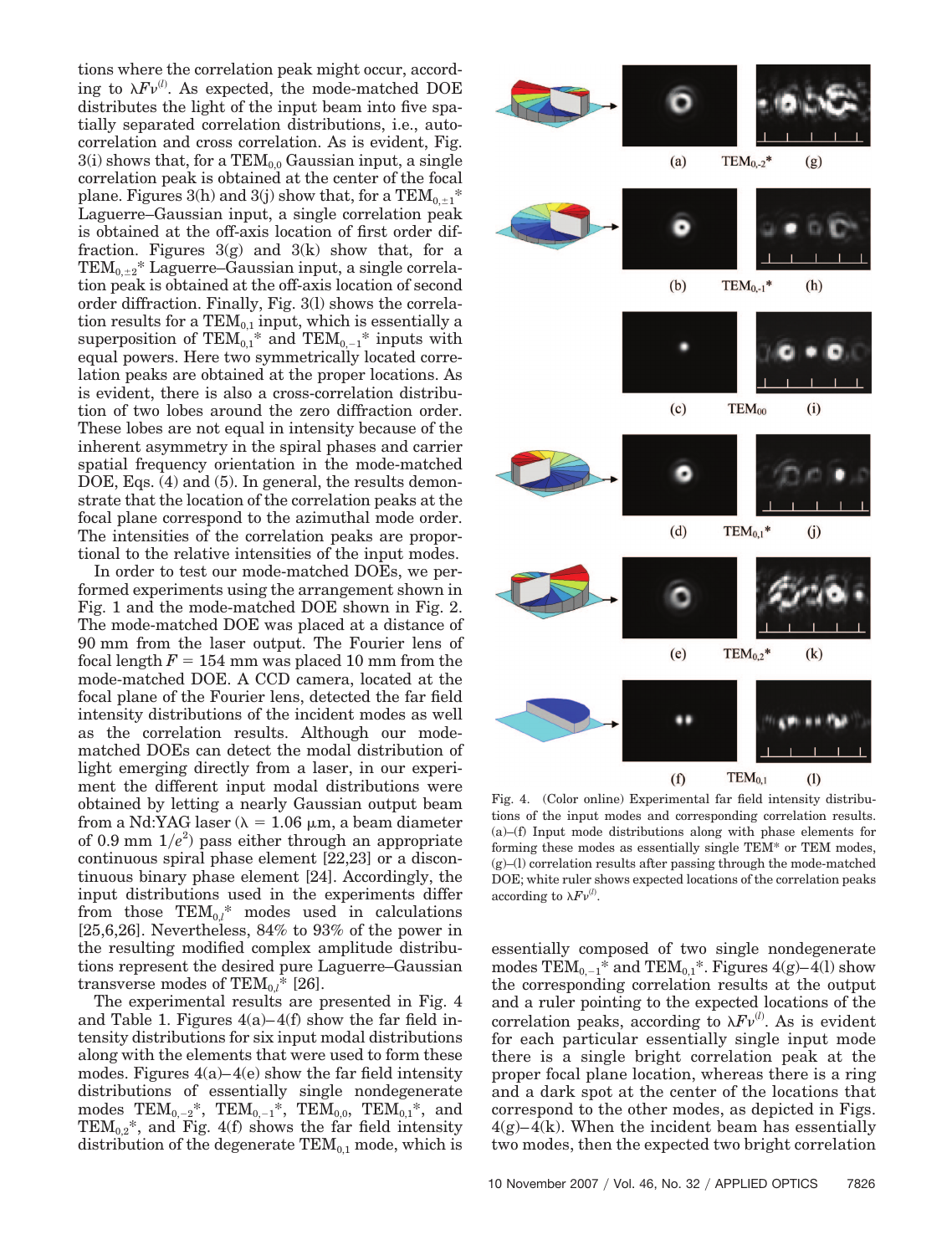**Table 1. Experimental Modal Power Distribution: Normalized Experimental Correlation Intensities at the Output Locations According to** *F*-**(***l***) for Each of the Six Input Modal Distributions**

| Output Locations, l | $-2$ | $-1$ | $\Omega$ |      | $\overline{2}$ |
|---------------------|------|------|----------|------|----------------|
| Input Mode          |      |      |          |      |                |
| $TEM_{0.-2}^*$      | 1    | 0.05 | 0.01     | 0.01 | 0.02           |
| $TEM_{0,-1}^*$      | 0.03 | 1    | 0.01     | 0.01 | 0.01           |
| $TEM_{00}$          | 0.00 | 0.01 | 1        | 0.04 | 0.00           |
| $TEM_{0.1}^*$       | 0.00 | 0.01 | 0.04     | 1    | 0.01           |
| $TEM_{0.2}^*$       | 0.00 | 0.02 | 0.03     | 0.03 | 1              |
| $TEM_{0,1}$         | 0.02 | 0.96 | 0.05     | 1.00 | 0.00           |

Note: The top five rows refer to essentially pure  $\mathrm{TEM}_{0,l}{}^*$  modes, hence a single correlation peak is expected at the column with respective number *l*. The bottom row refers to the TEM<sub>0,1</sub> mode, which is an equal superposition of essentially TEM<sub>0</sub>,  $*$  and which is an equal superposition of essentially  $TEM_{0,-1}^{\dagger}$  $TEM_{0.1}$ <sup>\*</sup>, hence two identical correlation peaks are expected in columns number  $l = 1$  and  $l = -1$ .

peaks appear at the locations corresponding to  $l = \pm 1$ , as depicted in Fig. 4(l).

For a more quantitative characterization, as well as the detection and measurements of modal power distributions, we measured the correlation intensities at each of the output locations, according to  $\lambda Fv^{(l)}$ with  $l = -2, -1, 0, 1$ , and 2. The results are summarized in Table 1. In each row we normalized the intensities according to the bright autocorrelation peak intensity for the matched mode. Any intensities that are below 1% are indicated as zero. As expected, the results for inputs with essentially single nondegenerate modes, which are given in the top five rows, contain only one strong correlation peak intensity in each row. In the last row, when the input is of essentially two nondegenerate modes, two strong and nearly identical (with 4% accuracy) correlation peak intensities are obtained as expected. Cross-correlation intensities are much smaller, all below 5% of the strong autocorrelation peak intensity, indicating good signal-to-noise ratio. Therefore our DOE enabled us to present quantitative experimental results on modal power distribution, as compared with the qualitative results of reference [16]. These results indicate that aside from some low cross-correlation intensities there is good agreement with the calculated results at  $\lambda Fv^{(l)}$  locations in the detector array plane. We attribute the discrepancies mainly to fabrication errors of the DOE, imperfections in the nonlinearity function, and the imperfections in the input modes that lead to the nonuniformity of the power distribution between diffraction orders, some wavefront aberrations, and nonzero cross-correlation intensities.

#### **5. Concluding Remarks**

We demonstrated how it is possible to detect and measure the modal power distribution of a laser output by means of a relatively simple computer generated mode-matched phase DOE. Our initial experiments show that the accuracy of mode detections is better than 5%. We expect that these results can be significantly improved by fabricating the mode-matched DOEs with a higher level technology.

### **References**

- 1. A. A. Ishaaya, N. Davidson, G. Machavariani, E. Hasman, and A. A. Friesem, "Efficient selection of high-order Laguerre– Gaussian modes in a Q-switched Nd:YAG laser," IEEE J. Quantum Electron. **39,** 74 – 82 (2003).
- 2. S. Makki and J. Leger, "Mode shaping of a graded-reflectivitymirror unstable resonator with an intracavity phase element," IEEE J. Quantum Electron. **37,** 80 – 86 (2001).
- 3. R. Oron, N. Davidson, A. A. Friesem, E. Hasman, and E. Wolf, "Transverse mode shaping and selection in laser resonators," Prog. Opt. **42,** 325–386 (2001).
- 4. V. A. Soifer and M. A. Golub, *Laser Beam Mode Selection by Computer Generated Holograms* (CRC Press, 1994).
- 5. M. A. Golub, A. M. Prokhorov, I. N. Sissakian, and V. A. Soifer, "Synthesis of spatial filters for investigation of the transverse mode composition of coherent radiation," Quantum Electron. **12,** 1208 –1209 (1982).
- 6. S. N. Khonina, V. V. Kotlyar, V. A. Soifer, K. Jefimovs, and J. Turunen, "Generation and selection of laser beams represented by a superposition of two angular harmonics," J. Mod. Opt. **51,** 761–773 (2004).
- 7. M. R. Duparre, B. Luedge, and S. Schroeter, "Etalons for pure and composite transversal modes," Proc. SPIE **6101,** 61011C (2006).
- 8. P. R. Herczfeld, M. A. El-Sherif, L. R. Kawase, F. K. Ko, and L. Bobb, "Embedded fiber-optics sensor utilizing the modal power distribution technique," Opt. Lett. **15,** 1242–1244 (1990).
- 9. M. A. Golub, I. N. Sissakian, V. A. Soifer, and G. V. Uvarov, "Mode-selective fiber sensors operating with computer generated optical elements," Proc. SPIE **1572,** 101–106 (1991).
- 10. M. R. Duparre, V. S. Pavelyev, V. A. Soifer, and B. Luedge, "Laser beam characterization by means of diffractive optical correlation filters," Proc. SPIE **4095,** 40 – 48 (2000).
- 11. K. I. Kitayama, M. Tateda, S. Seikai, and N. Uchida, "Determination of mode power distribution in a parabolic index optical fibers," IEEE J. Quantum Electron. **QE-15,** 1161–1165 (1979).
- 12. C. M. Warnky, B. L. Anderson, and C. A. Klein, "Determining spatial modes of lasers with spatial coherence measurements," Appl. Opt. **39,** 6109 – 6117 (2000).
- 13. H. O. Bartelt, A. W. Lohmann, W. Freude, and G. K. Grau, "Mode analysis of optical fibers using computer-generated matched filters," Electron. Lett. **19,** 247–249 (1983).
- 14. M. A. Golub, E. L. Kaganov, A. A. Kondorov, V. A. Soifer, and G. V. Uspleniev, "Experimental investigation of a multibeam holographic optical element matched to Gaussian–Laguerre modes," Quantum Electron. **26,** 184 –186 (1996).
- 15. S. N. Khonina, V. V. Kotlyar, R. V. Skidanov, V. A. Soifer, P. Laakonen, and J. Turunen, "Gaussian–Laguerre modes with different indices in prescribed diffraction orders of a diffractive phase element," Opt. Commun. **175,** 301–308 (2000).
- 16. S. N. Khonina, V. V. Kotlyar, and V. A. Soifer, "An analysis of the angular momentum of a light field in terms of angular harmonics," J. Mod. Opt. **48,** 1543–1557 (2001).
- 17. A. A. Almazov, S. N. Khonina, and V. V. Kotlyar, "Using phase diffraction optical elements to shape and select laser beams consisting of a superposition of an arbitrary number of angular harmonics," J. Opt. Technol. **72,** 391–399 (2005).
- 18. M. A. Golub, L. L. Doskolovich, N. L. Kazanskiy, S. I. Kharitonov, and V. A. Soifer, "Computer generated diffractive multifocal lens," J. Mod. Opt. **39,** 1245–1251 (1992).
- 19. L. L. Doskolovich, V. V. Kotlyar, and V. A. Soifer, "Phase gratings with a prescribed intensity distribution among the diffraction orders," Sov. Tech. Phys. Lett. **17,** 771–772 [P. Zh. Tekh. Fizi. **17,** 54 –57 (1991)].
- 20. R. L. Morrison, "Symmetries that simplify the design of spot array phase gratings," J. Opt. Soc. Am. A **9,** 464 – 471 (1992).